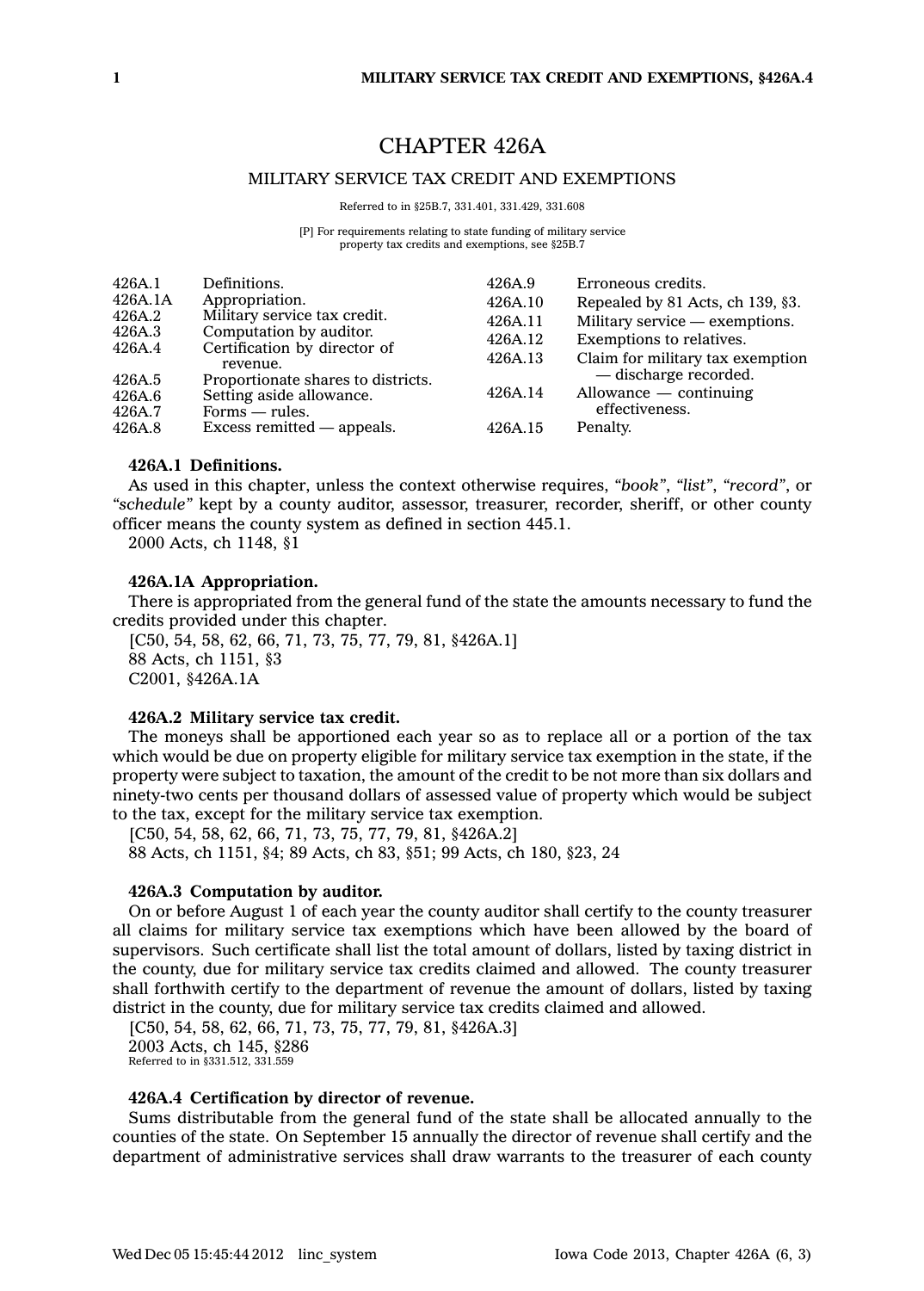payable from the general fund of the state in the amount claimed. Payments shall be made to the treasurer of each county not later than September 30 of each year.

[C50, 54, §426A.2, 426A.4, 426A.10; C58, 62, 66, 71, 73, 75, 77, 79, 81, §426A.4, 426A.10; 81 Acts, ch 139, §2]

83 Acts, ch 172, §7; 86 Acts, ch 1244, §53; 88 Acts, ch 1151, §5; 2003 Acts, ch 145, §286; 2004 Acts, ch 1101, §54

#### **426A.5 Proportionate shares to districts.**

The amount of credits received under this chapter shall then be apportioned by each county treasurer to the several taxing districts. Each taxing district shall receive its proportionate share of the military service tax credit allowed on each and every tax exemption allowed in such taxing district, in the proportion that the levy made by such taxing district upon general property bears to the total levy upon all property subject to general property taxation by all taxing districts imposing <sup>a</sup> general property tax in such taxing district.

[C50, §426A.2, 426A.4; C58, 62, 66, 71, 73, 75, 77, 79, 81, §426A.5] Referred to in §331.559

## **426A.6 Setting aside allowance.**

If the director of revenue determines that <sup>a</sup> claim for military service tax exemption has been allowed by <sup>a</sup> board of supervisors which is not justifiable under the law and not substantiated by proper facts, the director may, at any time within thirty-six months from July 1 of the year in which the claim is allowed, set aside the allowance. Notice of the disallowance shall be given to the county auditor of the county in which the claim has been improperly granted and <sup>a</sup> written notice of the disallowance shall also be addressed to the claimant at the claimant's last known address. The claimant or the board of supervisors may appeal to the state board of tax review pursuant to section 421.1, subsection 5. The claimant or the board of supervisors may seek judicial review of the action of the state board of tax review in accordance with chapter 17A. If <sup>a</sup> claim is disallowed by the director of revenue and not appealed to the state board of tax review or appealed to the state board of tax review and thereafter upheld upon final resolution, including judicial review, the credits allowed and paid from the general fund of the state become <sup>a</sup> lien upon the property on which the credit was originally granted, if still in the hands of the claimant and not in the hands of <sup>a</sup> bona fide purchaser, the amount so erroneously paid shall be collected by the county treasurer in the same manner as other taxes, and the collections shall be returned to the department of revenue and credited to the general fund of the state. The director of revenue may institute legal proceedings against <sup>a</sup> military service tax exemption claimant for the collection of payments made on disallowed exemptions.

[C50, 54, 58, 62, 66, 71, 73, 75, 77, 79, 81, §426A.6; 82 Acts, ch 1246, §7, 11]

88 Acts, ch 1151, §6; 89 Acts, ch 251, §34; 97 Acts, ch 158, §27; 2002 Acts, ch 1151, §17; 2003 Acts, ch 145, §286; 2006 Acts, ch 1010, §107

## **426A.7 Forms — rules.**

The director of revenue shall prescribe the form for the making of <sup>a</sup> verified statement and designation of property eligible for military service tax exemption, and the form for the supporting affidavits required herein, and such other forms as may be necessary for the proper administration of this chapter. From time to time as necessary, the department of revenue shall forward to the county auditors of the several counties of the state, such prescribed sample forms. The director of revenue shall have the power and authority to prescribe rules, not inconsistent with the provisions of this chapter, necessary to carry out and effectuate its purposes.

[C50, 54, 58, 62, 66, 71, 73, 75, 77, 79, 81, §426A.7] 2003 Acts, ch 145, §286; 2004 Acts, ch 1086, §70

## **426A.8 Excess remitted — appeals.**

If the amount of credit apportioned to any property eligible to military service tax exemption under this chapter in any year shall exceed the total tax, exclusive of any special assessments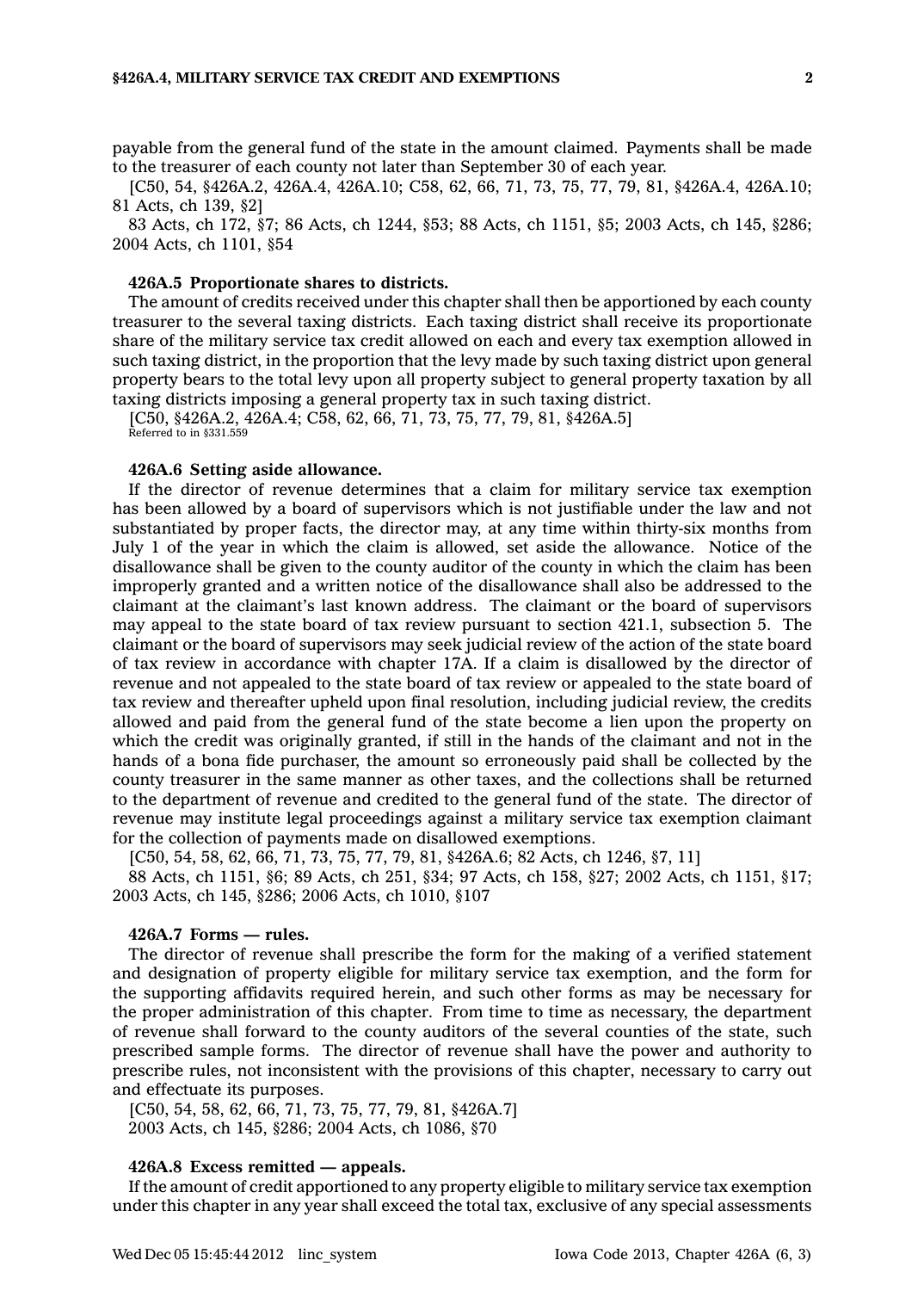levied against such property eligible for military service tax exemption, then the excess shall be remitted by the county treasurer to the department of revenue to be redeposited in the general fund of the state and reallocated the following year by the department.

If any claim for exemption made has been denied by the board of supervisors, and the action is subsequently reversed on appeal, the same credit shall be allowed on the assessed valuation, not to exceed the amount of the military service tax exemption involved in the appeal, as was allowed on other military service tax exemption valuations for the year or years in question, and the director of revenue, the county auditor, and the county treasurer shall credit and change their books and records accordingly.

If the appealing taxpayer has paid one or both of the installments of the tax payable in the year or years in question on such military service tax exemption valuation, remittance shall be made to the county treasurer in the amount of such credit.

The amount of the credit shall be allocated and paid from the surplus redeposited in the general fund of the state provided for in the first paragraph of this section.

[C50, 54, 58, 62, 66, 71, 73, 75, 77, 79, 81, §426A.8] 88 Acts, ch 1151, §7; 2003 Acts, ch 145, §286 Referred to in §331.559

#### **426A.9 Erroneous credits.**

If any claim is allowed, and subsequently reversed on appeal, any credit shall be void, and the amount of the credit shall be charged against the property in question, and the director of revenue, the county auditor, and the county treasurer shall correct their books and records. The amount of the erroneous credit, when collected, shall be returned by the county treasurer to the general fund of the state.

[C50, 54, 58, 62, 66, 71, 73, 75, 77, 79, 81, §426A.9] 88 Acts, ch 1151, §8; 2003 Acts, ch 145, §286 Referred to in §331.559

**426A.10** Repealed by 81 Acts, ch 139, § 3.

## **426A.11 Military service — exemptions.**

The following exemptions from taxation shall be allowed:

1. The property, not to exceed two thousand seven hundred seventy-eight dollars in taxable value of any veteran, as defined in section 35.1, of the First World War.

2. The property, not to exceed one thousand eight hundred fifty-two dollars in taxable value of an honorably separated, retired, furloughed to <sup>a</sup> reserve, placed on inactive status, or discharged veteran, as defined in section 35.1, subsection 2, paragraph *"a"* or *"b"*.

3. Where the word *"veteran"* appears in this chapter, it includes, without limitation, the members of the United States air force, merchant marine, and coast guard.

4. For purposes of this chapter, unless the context otherwise requires, *"veteran"* also means <sup>a</sup> resident of this state who is <sup>a</sup> former member of the armed forces of the United States and who served for <sup>a</sup> minimum aggregate of eighteen months and who was discharged under honorable conditions. However, *"veteran"* also means <sup>a</sup> resident of this state who is <sup>a</sup> former member of the armed forces of the United States and who, after serving fewer than eighteen months, was honorably discharged because of <sup>a</sup> service-related injury sustained by the veteran.

5. For the purpose of determining <sup>a</sup> military tax exemption under this section, property includes <sup>a</sup> manufactured or mobile home as defined in section 435.1.

[C97, §1304; S13, SS15, §1304; C24, 27, 31, 35, 39, §**6946;** C46, 50, 54, 58, 62, 66, 71, 73, 75, 77, 79, 81, §427.3; 82 Acts, ch 1063, §1]

83 Acts, ch 101, §87; 84 Acts, ch 1219, §32; 88 Acts, ch 1151, §9, 10; 88 Acts, ch 1243, §10; 89 Acts, ch 296, §45; 91 Acts, ch 199, §5; 94 Acts, ch 1173, §35; 99 Acts, ch 151, §88, 89; 99 Acts, ch 180, §18

CS99, §426A.11

2001 Acts, ch 153, §15; 2001 Acts, ch 176, §80; 2002 Acts, ch 1151, §18; 2005 Acts, ch 115, §32, 40, 41; 2006 Acts, ch 1111, §1, 3; 2009 Acts, ch 164, §3, 7

Referred to in §331.512, 331.608, 420.207, 425.11, 426A.12, 426A.13, 426A.15, 435.26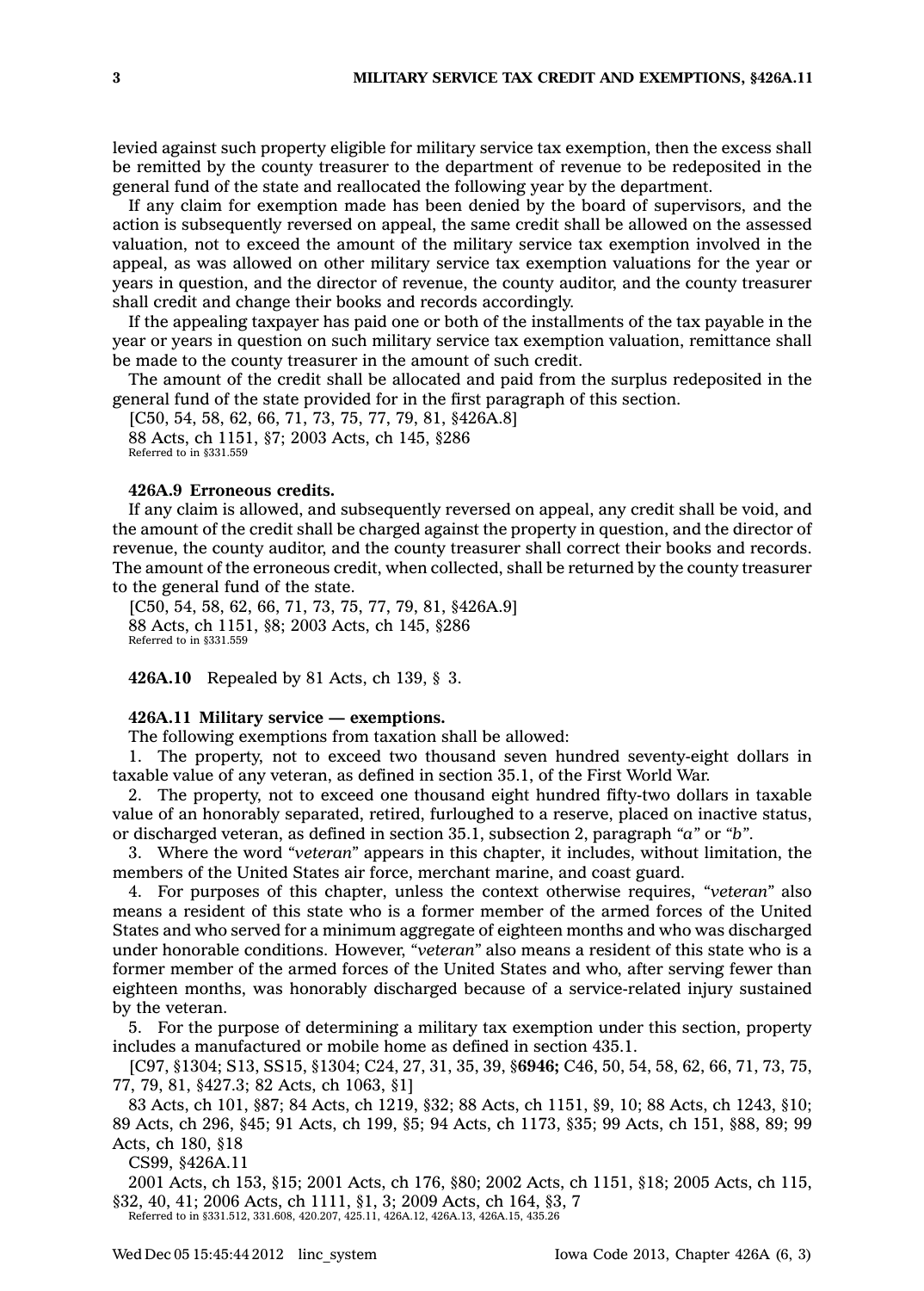#### **426A.12 Exemptions to relatives.**

1. In case any person in the foregoing classifications does not claim the exemption from taxation, it shall be allowed in the name of the person to the same extent on the property of any one of the following persons in the order named:

*a.* The spouse, or surviving spouse remaining unmarried, of <sup>a</sup> veteran, as defined in this chapter or in section 35.1, subsection 2, paragraph *"a"* or *"b"*, where they are living together or were living together at the time of the death of the veteran.

*b.* The parent whose spouse is deceased and who remains unmarried, of <sup>a</sup> veteran, as defined in this chapter or in section 35.1, subsection 2, paragraph *"a"* or *"b"*, whether living or deceased, where the parent is, or was at the time of death of the veteran, dependent on the veteran for support.

*c.* The minor child, or children owning property as tenants in common, of <sup>a</sup> deceased veteran, as defined in this chapter or in section 35.1, subsection 2, paragraph *"a"* or *"b"*.

2. No more than one tax exemption shall be allowed under this section or section 426A.11 in the name of <sup>a</sup> veteran, as defined in this chapter or in section 35.1, subsection 2, paragraph *"a"* or *"b"*.

[C97, §1304; S13, SS15, §1304; C24, 27, 31, 35, 39, §**6946;** C46, 50, 54, 58, 62, 66, 71, 73, 75, 77, 79, 81, §427.4]

99 Acts, ch 151, §88, 89; 99 Acts, ch 180, §19

CS99, §426A.12

2005 Acts, ch 115, §33, 40, 41; 2009 Acts, ch 164, §4, 7

Referred to in §331.512, 420.207, 426A.15

#### **426A.13 Claim for military tax exemption — discharge recorded.**

A person named in section 426A.11, who is <sup>a</sup> resident of and domiciled in the state of Iowa, shall receive <sup>a</sup> reduction equal to the exemption, to be made from any property owned by the person or owned by <sup>a</sup> family farm corporation of which the person is <sup>a</sup> shareholder and occupant of the property and so designated by proceeding as provided in the section. To be eligible to receive the exemption, the person claiming it shall have recorded in the office of the county recorder of the county in which is located the property designated for the exemption, evidence of property ownership by that person or the family farm corporation of which the person is <sup>a</sup> shareholder and the military certificate of satisfactory service, order transferring to inactive status, reserve, retirement, order of separation from service, honorable discharge or <sup>a</sup> copy of any of these documents of the person claiming or through whom is claimed the exemption. In the case of <sup>a</sup> person claiming the exemption as <sup>a</sup> veteran described in section 35.1, subsection 2, paragraph *"b"*, subparagraph (6) or (7), the person shall file the statement required by section 35.2.

The person shall file with the appropriate assessor on forms obtained from the assessor the claim for exemption for the year for which the person is first claiming the exemption. The claim shall be filed not later than July 1 of the year for which the person is claiming the exemption. The claim shall set out the fact that the person is <sup>a</sup> resident of and domiciled in the state of Iowa, and <sup>a</sup> person within the terms of section 426A.11, and shall give the volume and page on which the certificate of satisfactory service, order of separation, retirement, furlough to reserve, inactive status, or honorable discharge or certified copy thereof is recorded in the office of the county recorder, and may include the designation of the property from which the exemption is to be made, and shall further state that the claimant is the equitable or legal owner of the property designated or if the property is owned by <sup>a</sup> family farm corporation, that the person is <sup>a</sup> shareholder of that corporation and that the person occupies the property. In the case of <sup>a</sup> person claiming the exemption as <sup>a</sup> veteran described in section 35.1, subsection 2, paragraph *"b"*, subparagraph (6) or (7), the person shall file the statement required by section 35.2.

Upon the filing and allowance of the claim, the claim shall be allowed to that person for successive years without further filing. Provided, that notwithstanding the filing or having on file <sup>a</sup> claim for exemption, the person or person's spouse is the legal or equitable owner of the property on July 1 of the year for which the claim is allowed. When the property is sold or transferred or the person wishes to designate different property for the exemption, <sup>a</sup> person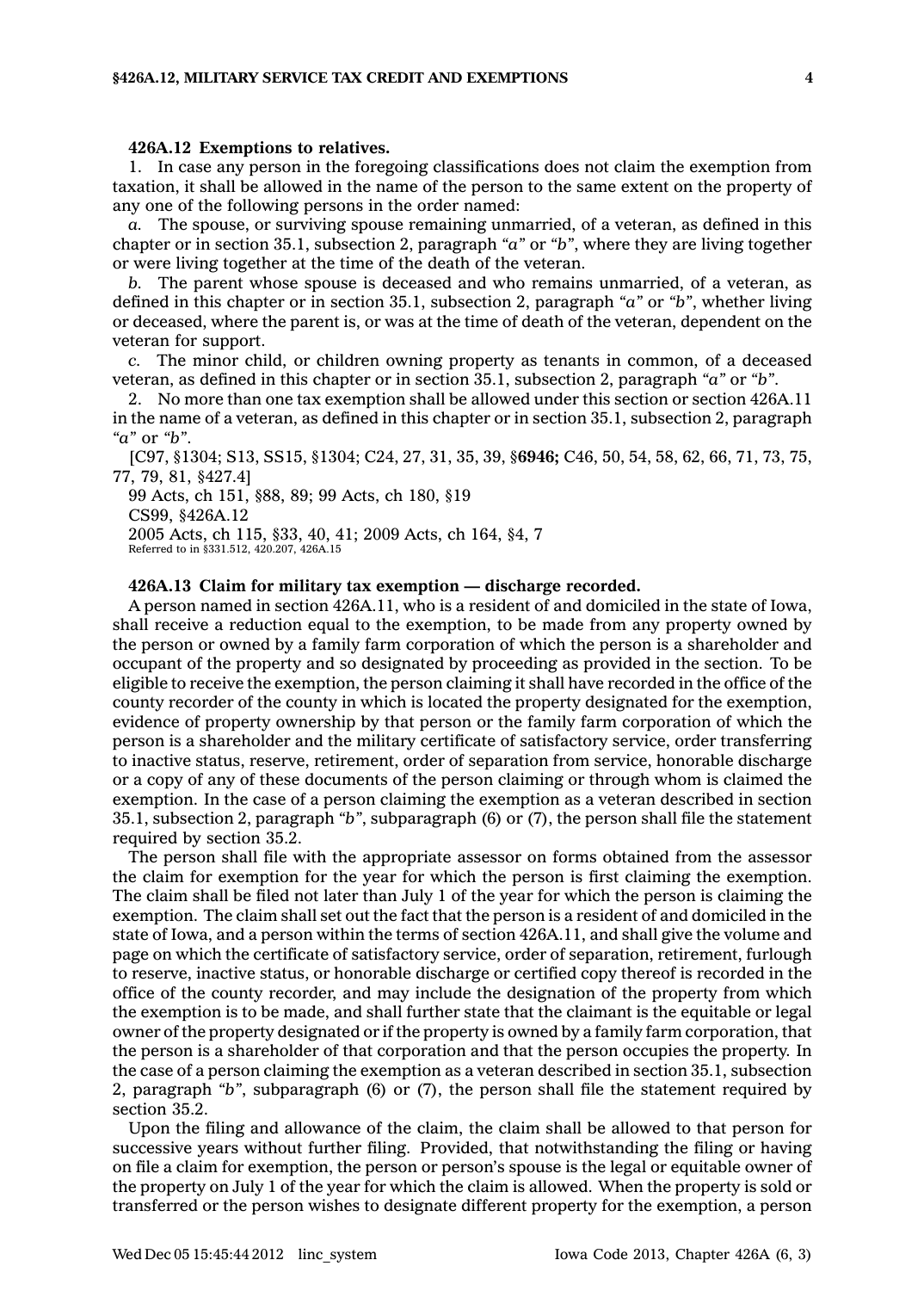who wishes to receive the exemption shall refile for the exemption. A person who sells or transfers property which is designated for the exemption or the personal representative of <sup>a</sup> deceased person who owned such property shall provide written notice to the assessor that the property is no longer legally or equitably owned by the former claimant.

In case the owner of the property is in active service in any of the armed forces of the United States or of this state, including the nurses corps of the state or of the United States, or is sixty-five years of age or older, or is disabled, the claim may be filed by any member of the owner's family, by the owner's guardian or conservator, or by any other person who may represent the owner under power of attorney. In all cases where the owner of the property is married, the spouse may file the claim for exemption. A person may not claim an exemption in more than one county of the state, and if <sup>a</sup> designation is not made the exemption shall apply to the homestead, if any.

[C24, 27, 31, 35, 39, §**6947;** C46, 50, 54, 58, 62, 66, 71, 73, 75, 77, 79, 81, §427.5; 82 Acts, ch 1246, §8, 11]

84 Acts, ch 1221, §2; 87 Acts, ch 198, §3; 89 Acts, ch 296, §46; 97 Acts, ch 158, §31; 97 Acts, ch 206, §9; 99 Acts, ch 151, §88, 89

CS99, §426A.13 2005 Acts, ch 115, §34, 40, 41; 2006 Acts, ch 1010, §108 Referred to in §331.512, 420.207, 426A.15

#### **426A.14 Allowance — continuing effectiveness.**

The assessor shall retain <sup>a</sup> permanent file of current military service tax exemption claims filed in the assessor's office. The assessor shall file <sup>a</sup> notice of transfer of property for which <sup>a</sup> claim is filed when notice is received from the office of the county recorder, from the person who sold or transferred the property, or from the personal representative of <sup>a</sup> deceased claimant.

The county recorder shall give notice to the assessor of each transfer of title filed in the recorder's office. The notice shall describe the property transferred, the name of the person transferring the title to the property, and the name of the person to whom title to the property has been transferred.

Not later than July 6 of each year, the assessor shall remit the claims and designations of property to the county auditor with the assessor's recommendation for allowance or disallowance. If the assessor recommends disallowance of <sup>a</sup> claim, the assessor shall submit the reasons for the recommendation, in writing, to the county auditor.

The county auditor shall forward the claims to the board of supervisors. The board shall allow or disallow the claims. If the board disallows <sup>a</sup> claim, it shall send written notice, by mail, to the claimant at the claimant's last known address. The notice shall state the reasons for disallowing the claim for the exemption. The board is not required to send notice that <sup>a</sup> claim is disallowed if the claimant voluntarily withdraws the claim.

Any person whose claim is denied under the provisions of this chapter may appeal from the action of the board of supervisors in the district court of the county in which said claimed military service tax exemption is situated by giving written notice of such appeal to the county auditor of said county within twenty days from the date of mailing of notice of such action by the board of supervisors.

Upon adoption of <sup>a</sup> resolution by the county board of supervisors, any person may request, in writing, from the appropriate assessor forms for the filing for <sup>a</sup> military service tax exemption. The person may complete the form, which shall include <sup>a</sup> statement claiming the military service tax exemption and designating the property upon which the tax exemption is claimed, and mail or return it to the appropriate assessor. The signature of the claimant on the claim shall be considered the claimant's acknowledgment that all statements and facts entered on the form are correct to the best of the claimant's knowledge.

[SS15, §1304-1A; C24, 27, 31, 35, 39, §**6948;** C46, 50, 54, 58, 62, 66, 71, 73, 75, 77, 79, 81, §427.6; 82 Acts, ch 1246, §9, 11]

86 Acts, ch 1241, §36; 94 Acts, ch 1144, §2; 99 Acts, ch 151, §88, 89 CS99, §426A.14 Referred to in §331.401, 331.512, 420.207, 426A.15